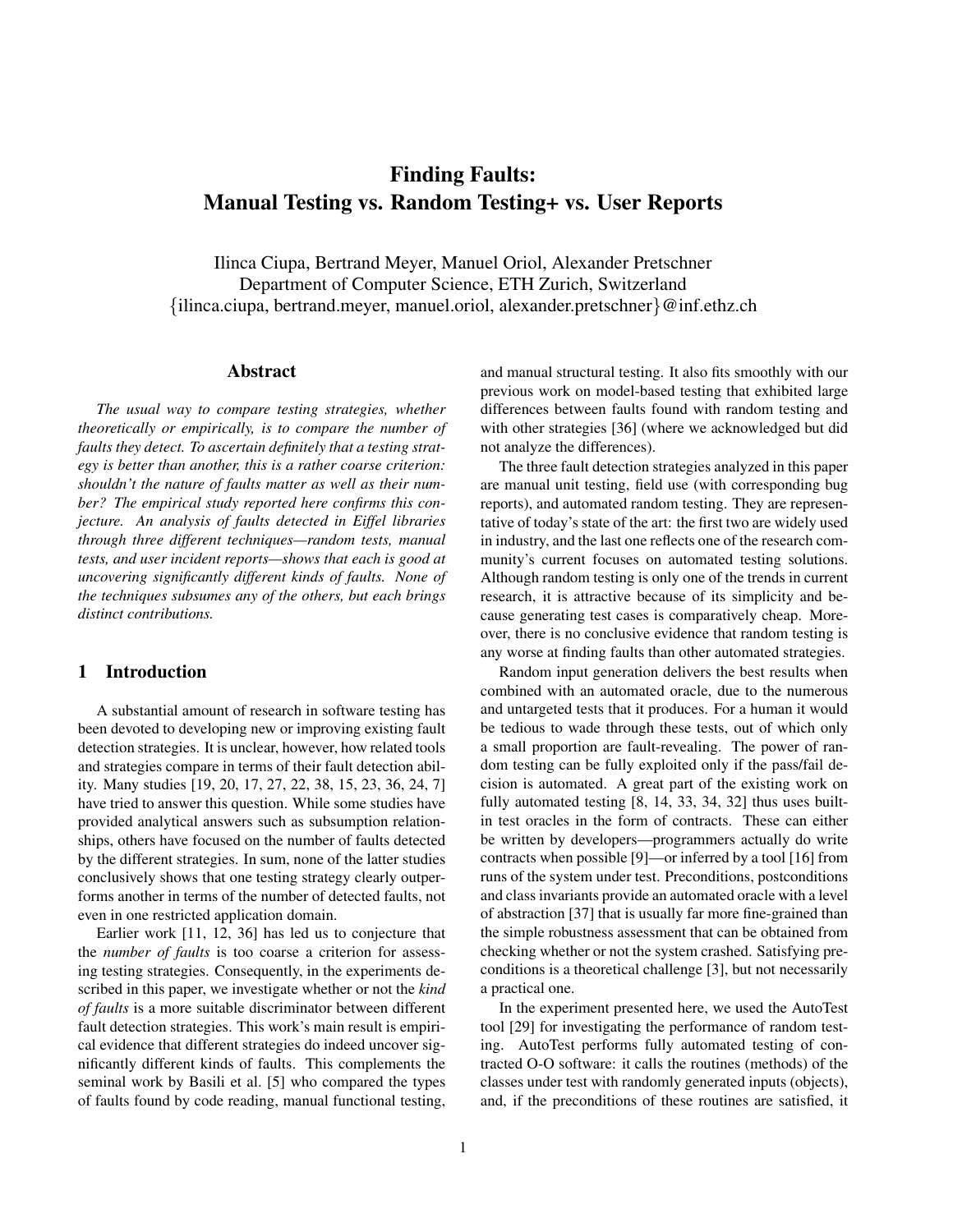checks if contracts are fulfilled while running the tests. Any contract violation that occurs or any other thrown exception signals a fault. AutoTest's strategy for creating inputs is not purely random: it is random combined with limit testing, as explained in §2. Previous experiments [11] have shown that this strategy is much more effective at uncovering faults than purely random testing at no extra cost in terms of execution time, so we consider it more relevant to investigate the more effective strategy. As this strategy is still randombased but also uses special predefined values (which have a high impact on the results), in the rest of this paper we will refer to it as *random testing+*. We ran AutoTest on 39 classes from a widely-used Eiffel library, called EiffelBase, which we did not modify in any way. AutoTest found a total of 165 faults in these classes. To investigate the performance of *manual testing*, we analyzed the faults found by students who were explicitly asked to test three classes, two created by us and one slightly adapted from EiffelBase. *Faults in the field* are taken from user-submitted bug reports on the EiffelBase library. We evaluated these three ways of detecting faults by comparing the number and distribution of faults they detect via a custom-made classification that contains 21 categories.

Contributions. Fault classifications have previously been used to analyze the difference between inspections and software testing. Yet, as far as we know, this is the first study that (1) develops a classification of faults specifically adapted to contracted O-O software, and (2) uses this classification to compare an automated random testing strategy to manual testing, and to furthermore compare testing results to faults detected in the field.

The main results of the comparison are the following. Random testing+ is particularly good at detecting problems found in specifications. It is not so good at detecting problems of overly strong preconditions, infinite loops, and "semantic" problems as discussed below. It detects most of the faults uncovered by manual testing, plus some. This suggests that random testing+ should be applied before human testers enter the loop. In addition, random testing+ finds only a small percentage of user-reported faults; this suggests that random testing+ cannot replace collecting bug reports from software users. A more general conclusion is that testing strategies should indeed be compared in terms of the *kind* of faults and not only of the *number* of faults that they find, because only such a comparison can shed light on the particular strengths and weaknesses of each strategy.

Overview. §2 provides the background for random tests of O-O software. §3 presents a classification of faults. The experiments and their discussion are the subject of §4. After putting our work in context in §5, we conclude in §6.

## 2 Background

This section provides an overview of how AutoTest generates and executes random tests for Eiffel programs. The tool itself is not the focus of this paper and has previously been described elsewhere [11, 12].

The units under test are routines of Eiffel classes. Assume that a routine  $m$  with return type  $R$  and formal arguments  $p_1, \ldots, p_n$  of types  $C_1, \ldots, C_n$  is defined in some class  $C$ . In order to test  $m$ , we must generate an object c of type C and actual arguments  $a_1, \ldots, a_n$  of types  $C_1, \ldots, C_n$ . Since a test case consists of both input and expected output, we also have to generate an object  $r$  of type R that represents the expected output. We can then execute  $c.m(a_1, \ldots, a_n)$ , compare the resulting object to r, and check if the effect of  $m$  on  $c$  and the  $a_i$  is as expected. The inputs (the target object c and the argument objects  $a_i$ ) can be generated through constructor calls, which themselves are routines and may need arguments; hence, the generation procedure is recursive.

For contract-enabled languages such as Eiffel, JML or Spec#, there is an obvious simplification of the above approach. Rather than generating an object  $r$  of type  $R$  and checking the effects of executing  $m$  on  $c$  and the  $a_i$ , we can use the routine and class contracts. Upon execution of  $c.m(a_1, \ldots, a_n)$ , we check if the postcondition of m and the invariant of  $C$  are satisfied. In other words, we get an oracle for free, namely in the form of postconditions and invariants. Because it is an abstraction, this oracle is usually not able to predict the precise values that are a result of executing the test. Of course, the contract itself may be incorrect  $(\S$ 3), but this is a general problem with implementing oracles. Furthermore, we have to satisfy the respective precondition whenever a routine (including a constructor) is called.

When generating the input objects for each routine, it is reasonable not to create a new object each time with a constructor call, but also to keep a pool of available objects. This is because constructor calls tend to generate rather "simple" objects. As a consequence, AutoTest retains objects that have been created and stores them in the pool. Whenever it needs an object as target or argument for a call to a routine under test, it randomly picks one of the available objects from the pool. When the routine call is done executing, the object is returned to the pool. With a preset frequency, AutoTest also generates a new object, which it adds to the pool. In this way, the objects in the pool are likely to get modified by the routines under test. Over time, this leads to objects or object structures that are intuitively interesting for testing because they are more representative of objects created and manipulated during typical runs than freshly created objects alone. When values of primitive types are needed as inputs, AutoTest either selects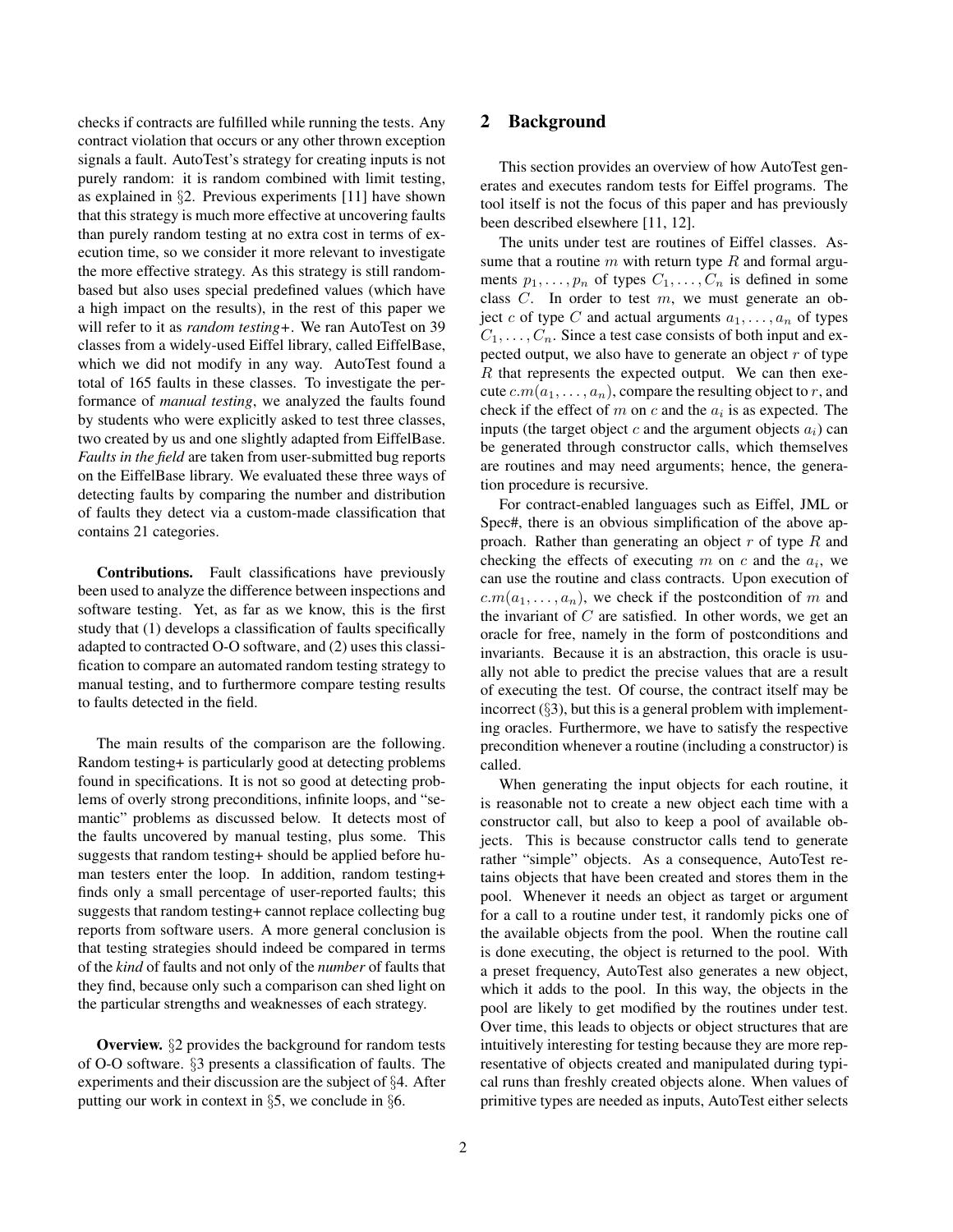them from a predefined set of values which includes limit values, or randomly selects one of the possible values for that type. This use of limit values makes the strategy not purely random, so we use the name "random testing+" to refer to it.

Test case generation then means to generate Eiffel code that creates objects and executes their operations – the routines under test. By running this code in an interpreter, contract violations and other uncaught exceptions are logged. These violations are the failures that AutoTest can detect.

In this paper, we adopt the following terminology. A *failure* is an observable difference between expected and actual output. An *error* is a program state that is not in accordance with the intended state. Errors may (but do not have to) lead to failures. A *fault* is the reason for the error and includes incorrect implementations and invalid specifications, i.e., specifications inconsistent with the actual requirements.

## 3 Classifications of faults

Two dimensions characterize a fault in programming languages with support for embedding executable specifications. The first is the fault's *location*: whether it occurs in the specification or in the implementation. The second is its *cause*, the real underlying issue. The following paragraphs discuss both dimensions and introduce the resulting fault categories. The classification is not domain-specific. Although, as discussed in §5, a multitude of other fault classification schemes exists, we are not aware of the existence of any such schemes for contracted code.

### 3.1 Specification&implementation faults

In contract-equipped programs, the software specification is embedded in the software itself. Among other things, failures are triggered by violations of the contracts. Hence, faults can be located both in the implementation and in the contracts. A *specification fault* is a mismatch between the intended functionality of a software element and its explicit specification (in the context of this study, the contract). Specification faults reflect specifications that are not valid, in the sense that they do not conform to user requirements. The correction of specification faults necessitates changing the specification (plus possibly also the implementation) [36]. As an example, consider a routine deposit of a class BANK ACCOUNT with an integer argument representing the amount of money to be deposited to the account. The intention is for that argument to be positive, and the routine only works correctly in that case. If the precondition of deposit does not list this property, the routine has a specification fault. In contrast, an *implementation fault* occurs when a piece of software does not fulfill its explicit

specification, here its contract. The correction of implementation faults never requires changing the specification. Suppose the class BANK ACCOUNT also contains a routine add value that should add a value, positive or negative, to the account. If the precondition does not specify any constraint on the argument but the code assumes that it is a positive value, then there is a fault in the implementation.

Naturally, this classification assumes that we have access to the "intended specification" of the software: the real specification that it should fulfill. When analyzing the faults in real-world software, this is not always possible. Discussing it with the original developers is also in most cases difficult or even impossible. To infer the intended specification, one has no choice but to rely on subjective evidence such as (1) the comments in the routines under test, (2) the specifications and implementations of other routines in the same class, and (3) the ways in which the tested routines are called from various parts of the software system. This strategy resembles how a developer not familiar with the class would proceed in order to find out what the class is supposed to do.

#### 3.2 Classification of faults by their cause

In practice, several classes of specification and implementation faults tend to recur over and over again. Their study makes it possible to obtain a finer-grained classification by grouping these faults according to the corresponding human mistakes or omissions – their causes. By analyzing the cause for all faults encountered in our study, we obtained the categories described below. The classification was created with practical applicability in mind and mainly focuses on either the mistake in the programmer's thinking or the mis-used programming mechanism that led to the fault.

Specification faults. An analysis of specification faults led to the following cause-based categories, grouped by the part or type of contract that they apply to.

- 1. In terms of the *precondition*, we identified the following faults.
	- Missing non-voidness precondition: A precondition part specifying that a routine argument, class attribute, or another reference reachable through an argument or attribute should not be void (null) is missing.
	- Missing min/max-related precondition: a precondition part specifying that an integer argument, class attribute, or another integer reachable through an argument or attribute should have a certain value related to the minimum/maximum possible value for integers is missing.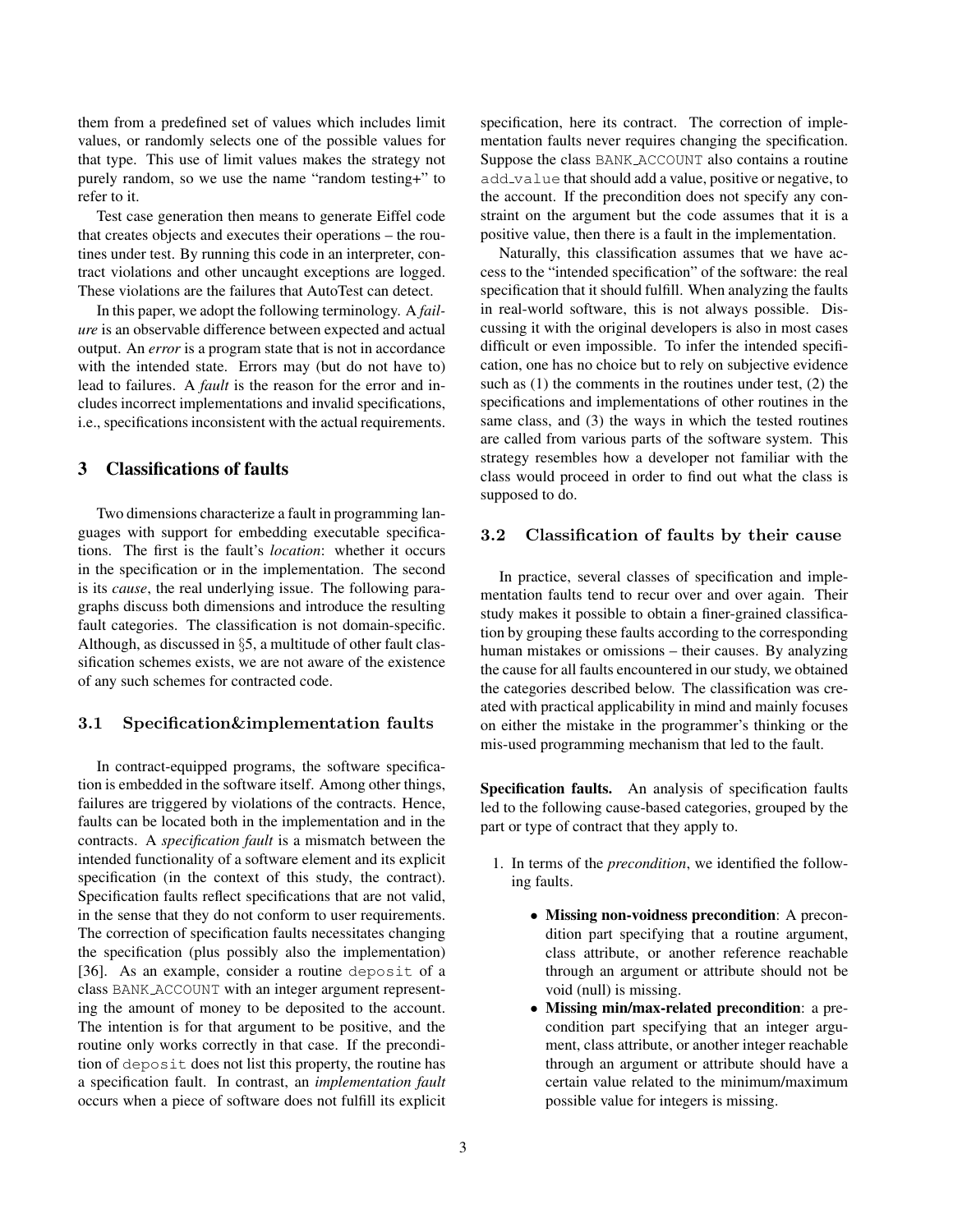- Missing other precondition part: a precondition is under-specified in another way than the previously mentioned cases.
- Precondition disjunction due to inheritance: with multiple inheritance it can be the case that a routine merges several others, inherited from different classes. In this case, the preconditions of the merged routines are composed with the most current ones using a disjunction. This fault category refers to faults that appear because of this language mechanism.
- Precondition too restrictive: the precondition of a routine is stronger than it should be.
- 2. In terms of the *postcondition*, the faults are wrong postcondition (the postcondition of a routine is incorrect) and missing postcondition (the postcondition of a routine was omitted).
- 3. In terms of *invariants*, we identified only one fault. This is the missing invariant clause: a part of a class invariant is missing.
- 4. In terms of check<sup>1</sup> assertions, one fault was identified, namely the wrong check assertion: the routine contains a check condition that does not hold.
- 5. Finally, the following faults apply to *all contracts*.
	- Faulty specification supplier: a routine called from the contract of the routine under test contains a fault, which makes the contract of the routine under test incorrect.
	- Calling a routine outside its precondition from a contract: the fault appears because the contract of the routine under test calls another routine without fulfilling the latter's precondition.
	- Min/max int related fault in specification (other than missing precondition): the specification of the routine under test lacks some condition(s) related to the minimum/maximum possible value for integers.

The categories in this classification have various degrees of granularity. The reason is that the classification was driven by the actual faults found by AutoTest, by manual testers, and by users of the software. The categories thus emerged by identifying recurring patterns in existing faults, rather than trying to fit faults into predefined, fixed categories. Where such patterns could not be found, the categories are rather coarse-grained.

Implementation faults. The analysis of implementation faults led to the following cause-based categories.

- Faulty implementation supplier: a routine called from the body of the routine under test contains a fault, which does not allow the routine under test to function properly.
- Wrong export status: this category refers particularly to the case of creation procedures (constructors), which in Eiffel can also be exported as normal routines. The faults classified in this category are due to routines being exported as both creation procedures and normal routines, but which, when called as normal routines, do not fulfill their contract, as they were meant to be used only as creation procedures.
- External fault: Eiffel allows the embedding of routines written in C. This category refers to faults located in such routines.
- Missing implementation: the body of a routine is empty.
- Case not treated: the implementation does not treat one of the cases that can appear, typically in an if branch.
- Catcall: due to the implementation of type covariance in Eiffel, the compiler cannot detect some routine calls that are not available in the actual type of the target object. Such violations can only be detected at runtime. This class groups faults that stem from this deficiency of the type system.
- Calling a routine outside its precondition from the implementation: the fault appears because the routine under test calls another routine without fulfilling the latter's precondition.
- Wrong operator semantics: the implementation of an operator is faulty, in the sense that it causes the application of the operator to have a different effect than the expected one.
- Infinite loop: executing the routine can trigger an infinite loop, due to a fault in the loop exit condition.

Three of the above categories are specific to the Eiffel language and would not be directly applicable to languages which do not support multiple inheritance (precondition disjunction due to inheritance), covariant definitions (catcalls), or the inclusion of code written in other programming languages (external faults). All other categories are directly applicable to other object-oriented languages with support for embedded and executable specifications.

## 4 Experimental results

This section first describes the artifacts examined in the experiment and how the experiment was conducted. Then it

<sup>&</sup>lt;sup>1</sup>An Eiffel check instruction is similar to an "assert" in C and C++. It states a condition that should be fulfilled at a certain point in the execution of a block of code. If contract monitoring is on and the condition does not hold, the execution triggers an exception.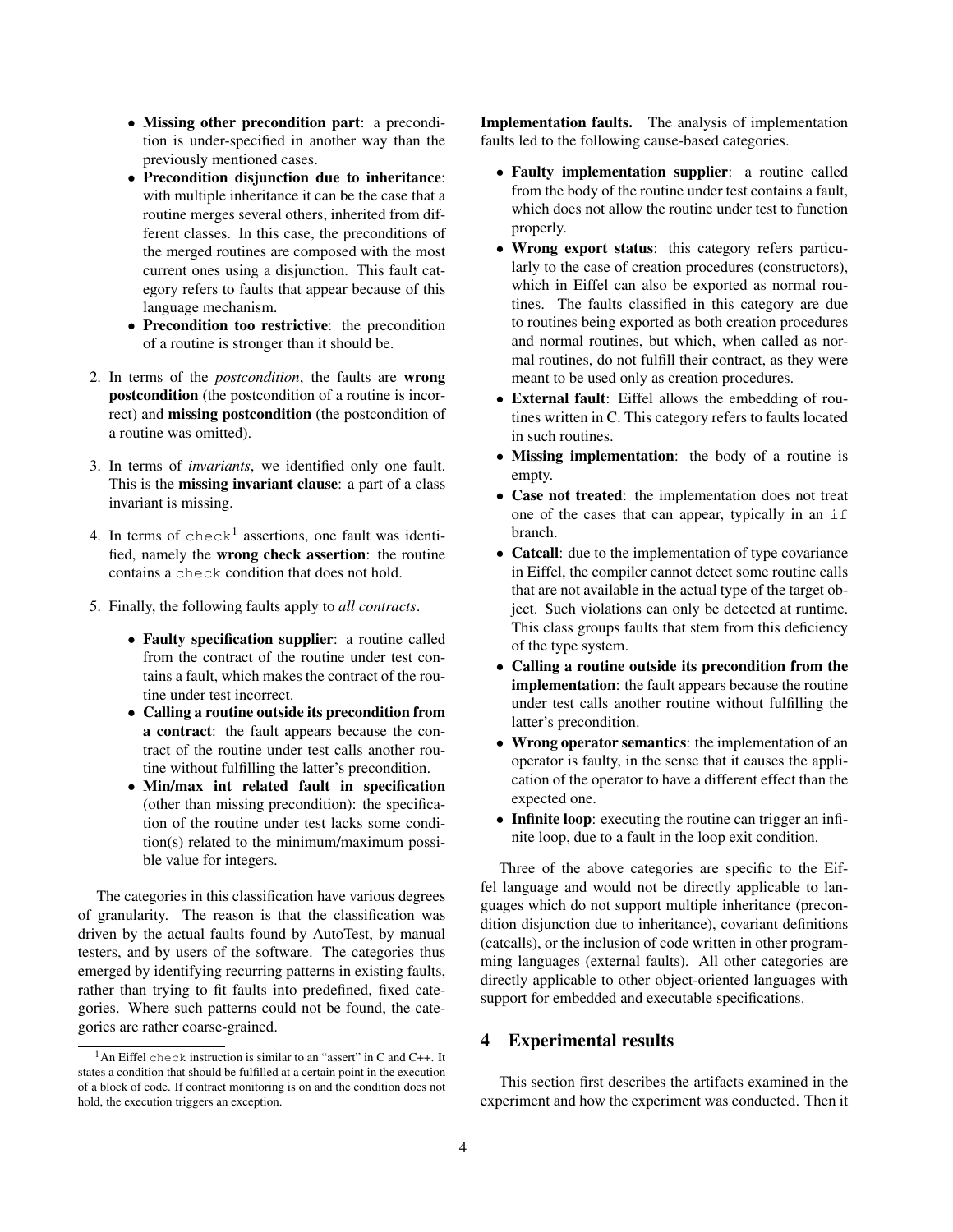presents the results of the experiment in terms of: (1) a comparison of the type of faults found by AutoTest and reported by users for the EiffelBase library; and (2) a comparison of the type of faults found by AutoTest and by manual testers for a set of classes created by the authors of this paper and one class taken almost verbatim from the EiffelBase library. We then summarize the results, discuss the most important findings, and conclude with a presentation of the threats to the validity of generalizations of the results.

## 4.1 Experiment

To see how random testing+ performs, we ran AutoTest on classes from the EiffelBase library: the most widely used Eiffel library, containing classes implementing various data structures and other common facilities. Overall, we randomly tested 39 classes from the 5.6 version of the library and found a total of 165 faults in them.

We then examined bug reports from users of the Eiffel-Base library. From the database of bug reports, we selected those referring to faults present in version 5.6 of the Eiffel-Base library and excluded those which were declared by the library developers to not be faults or those that referred to the .NET version of EiffelBase, which we cannot test with AutoTest. Our analysis hence refers to the remaining 28 bug reports fulfilling these criteria.

To determine how manual testing compares to random testing+, we organized a competition for students of computer science at ETH Zurich. 13 students participated in the competition. They were given 3 classes to test. The task was to find as many faults as possible in these 3 classes in 2 hours. Two of the classes were written by us (with implementation, contracts, and purposely introduced faults from various of the above categories), and one was an adapted version of the STRING class from EiffelBase. Table 1 shows some code metrics for these 3 classes: number of lines of code (LOC), number of lines of contract code (LOCC), and number of routines. We intentionally chose one class that was significantly larger and more complex than the others to see how the students would cope with it. Although such a class is harder to test, intuition suggests that it is more likely to contain faults. The students had varying experience in testing O-O software; most of them had had at least a few lectures on the topic. 9 out of the 13 students declared that they usually or always unit test their code as they write it. They were allowed to use any technique to find faults in the software under test, except for running AutoTest on it. Although they would have been allowed to use other tools (and this was announced before the competition), all the students performed only manual testing. In the end they had to produce test cases revealing the faults that they had found, through a contract violation or another thrown exception.

|  |  |  |  | Table 1. Classes tested manually |  |
|--|--|--|--|----------------------------------|--|
|--|--|--|--|----------------------------------|--|

| Class               | LOC. | LOCC. | #Methods |
|---------------------|------|-------|----------|
| <b>MY_STRING</b>    | 2444 | 221   | 116      |
| UTH S               | 54   |       |          |
| <b>BANK ACCOUNT</b> | 74   | 13    |          |

**Table 2. Random Testing+ vs. User Reports**

|              | Spec. faults  | Implem. faults |
|--------------|---------------|----------------|
| AutoTest     | 103 (62.42%)  | 62(37.58%)     |
| User reports | $10(35.71\%)$ | 18 (64.29%)    |

#### 4.2 Random testing+ vs. user reports

Table 2 shows the distribution of specification and implementation faults (1) found by random testing+ (labeled "AutoTest" in the table) 39 classes from the EiffelBase library and (2) recorded in bug reports from the users for the same library. Note that the results in this table refer to more classes tested with AutoTest than for which there are user reports. This is justified by the fact that even if there are no user reports on a specific class, this does not mean that the class was not used in the field.

Almost two thirds of the faults found by random testing+ were located in the specification of the software, that is, in the contracts. This indicates that random testing+ is especially good at finding faults in the contracts. In the case of faults collected from users' bug reports, the situation is reversed: almost two thirds of user reports refer to faults in the implementation.

Table 3 presents a finer-grained view of the specification and implementation faults found by AutoTest and recorded in users' bug reports, grouping the faults by their cause, as explained in §3. This detailed comparison sheds more light on differences between faults reported by users and those found by automated testing, and exposes strengths and weaknesses of both approaches. One difference that stands out refers to faults related to extreme values (either Void references or numbers at the lower or higher end of their representation interval) in the specification. Around 30% of the faults uncovered by AutoTest are in one of these categories, whereas users do not report any such faults. Possible explanations are that such situations are not encountered in practice or simply that users do not consider them to be worth reporting. Furthermore, it is possible that users use their intuition of the range of acceptable inputs for a routine rather than using that routine's precondition, and their intuition corresponds to the real specification, not to the erroneous one provided in the contracts.

A further difference results from AutoTest's ability to detect faults from the categories "faulty specification supplier" and "faulty implementation supplier." In other words, AutoTest can report that certain routines do not work properly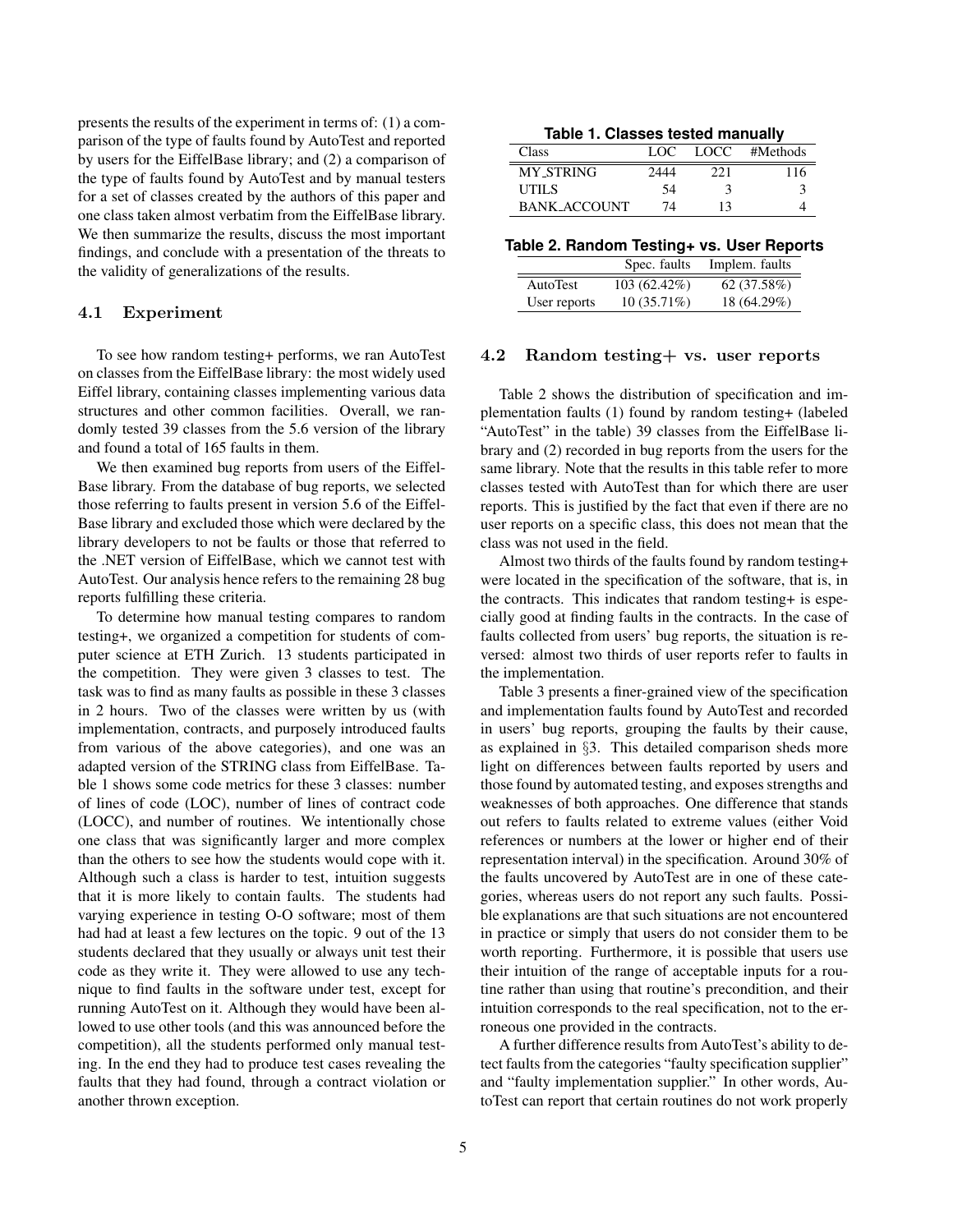| Cause                                                               | Id              | Number of faults |              | Percentage of faults |              |
|---------------------------------------------------------------------|-----------------|------------------|--------------|----------------------|--------------|
|                                                                     |                 | AutoTest         | <b>Users</b> | AutoTest             | <b>Users</b> |
| <b>Specification faults</b>                                         |                 |                  |              |                      |              |
| Missing non-voidness precondition                                   | S <sub>1</sub>  | 22               | $\mathbf{0}$ | 13.33%               | $0.00\%$     |
| Missing min/max-related precondition                                | S <sub>2</sub>  | 23               | $\mathbf{0}$ | 13.94%               | $0.00\%$     |
| Missing other precondition part                                     | S <sub>3</sub>  | 28               | 3            | 16.97%               | 10.71%       |
| Faulty specification supplier                                       | S <sub>4</sub>  | 7                | $\mathbf{0}$ | 4.24%                | $0.00\%$     |
| Calling a routine outside its precondition from a contract          | S5              | $\Omega$         | $\Omega$     | $0.00\%$             | $0.00\%$     |
| Min/max int related fault in spec (other than missing precondition) | S <sub>6</sub>  | 4                | $\mathbf{0}$ | 2.42%                | 0.00%        |
| Precondition disjunction due to inheritance                         | S7              | 2                | $\mathbf{0}$ | 1.21%                | $0.00\%$     |
| Missing invariant clause                                            | S8              | 3                | $\Omega$     | 1.82%                | $0.00\%$     |
| Precondition too restrictive                                        | S <sub>9</sub>  | $\theta$         | 2            | $0.00\%$             | 7.14%        |
| Wrong postcondition                                                 | S <sub>10</sub> | 12               | 2            | 7.27%                | 7.14%        |
| Wrong check assertion                                               | S <sub>11</sub> | 2                | $\Omega$     | 1.21%                | 0.00%        |
| Missing postcondition                                               | S <sub>12</sub> | $\theta$         | 3            | $0.00\%$             | 10.71%       |
| Specification faults total                                          |                 | 103              | 10           | 62.42%               | 35.71%       |
| <b>Implementation faults</b>                                        |                 |                  |              |                      |              |
| Faulty implementation supplier                                      | I <sub>1</sub>  | 47               | $\mathbf{0}$ | 28.48%               | $0.00\%$     |
| Wrong export status                                                 | 12              | 0                | 2            | $0.00\%$             | 7.14%        |
| <b>External</b> fault                                               | I <sub>3</sub>  | 1                | $\mathbf{0}$ | 0.61%                | $0.00\%$     |
| Missing implementation                                              | I <sub>4</sub>  | 2                | 2            | 1.21%                | 7.14%        |
| Case not treated                                                    | I5              | 4                | 7            | 2.42%                | 25.00%       |
| Catcall                                                             | I6              | 3                | 1            | 1.82%                | 3.57%        |
| Calling a routine outside its precondition from the implementation  | I7              | 5                | 1            | 3.03%                | 3.57%        |
| Wrong operator semantics                                            | I8              | $\overline{0}$   | 1            | $0.00\%$             | 3.57%        |
| Infinite loop                                                       | I <sub>9</sub>  | $\theta$         | 4            | $0.00\%$             | 14.29%       |
| Implementation faults total                                         |                 | 62               | 18           | 37.58%               | 64.29%       |

because they depend on other faulty routines. Users never report this kind of faults: they only indicate the routine that contains the fault, without mentioning other routines that also do not work correctly because of the fault in their supplier. An important piece of information gets lost this way: after fixing the fault, there is no incentive to check whether the clients of the routine now work properly, meaning to check that the correction in the supplier allows the client to work properly too.

Random testing+ is particularly bad at detecting some categories of faults: overly strong preconditions, faults that are a result of wrong operator semantics, infinite loops, missing routine implementations. None of the 165 faults found by AutoTest and examined in this study belonged to any of the first three categories, but the users reported at least one fault in each category. It is not surprising that AutoTest has trouble detecting such faults. Firstly, if AutoTest tries to call a routine with an overly strong precondition and does not fulfill this precondition, the testing engine will simply classify the test case as invalid and try again to satisfy the routine's precondition by using other inputs. Secondly, AutoTest also cannot detect infinite loops: if the execution of a test case times out, it will classify the test case as "bad response"; this means that it is not possible for the tool to

decide if a fault was found or not – the user must inspect the test case and decide. Thirdly, users of the EiffelBase library could report faults related to operators being implemented with the wrong semantics. Naturally, to decide this, it is necessary to know the intended specification of the operator. Finally, AutoTest also cannot detect that the implementation of a routine body is missing unless this triggers a contract violation. It is of course possible to find empty routine bodies statically, but it is not possible to decide if this is indeed a fault. Note that in these cases, the overall number of detected faults is rather low, which suggests special care in generalizing these findings.

We also ran AutoTest exclusively on the classes for which users reported faults to see if it would find those faults; three of the classes with reported faults are excluded from the analysis because of technical limitations of AutoTest (it cannot test expanded and built-in classes). When run on each class in 10 sessions of 3 minutes, AutoTest found a total of 268 faults<sup>2</sup>. 4 of these were also reported by users, so 21 faults are solely reported by users and 264 solely by AutoTest. AutoTest detected only one of the 18

<sup>2</sup>However, 183 of these faults were found through failures caused by the classes RAW FILE, PLAIN TEXT FILE and DIRECTORY through operating system signals and I/O exceptions, so it is debatable if these can indeed be considered faults in the software.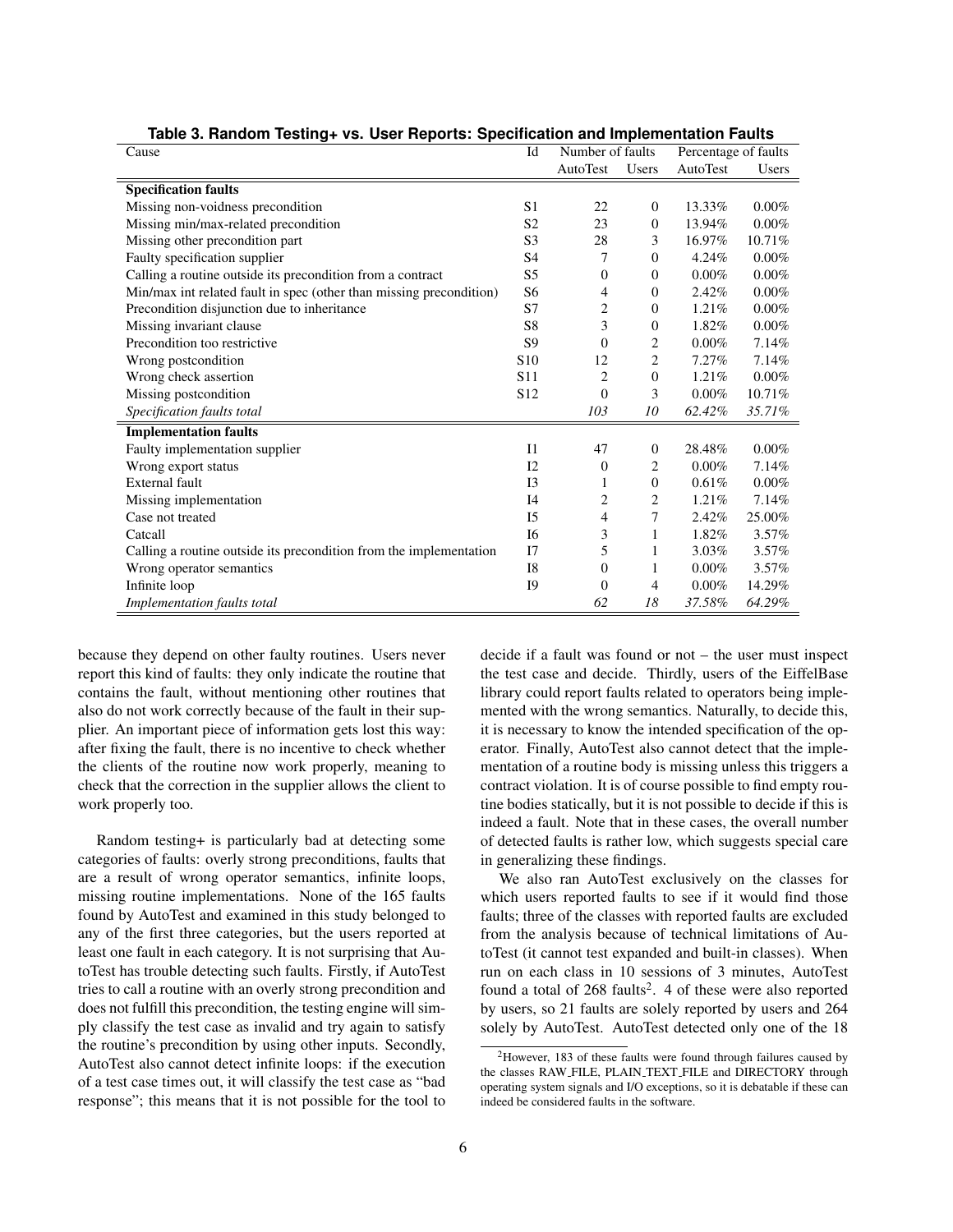**Table 4. Random Testing+ vs. Manual Testing**

| Id              | Class               | # testers   | AutoTest |
|-----------------|---------------------|-------------|----------|
| S1              | <b>BANK_ACCOUNT</b> | $8(61.5\%)$ |          |
| S1              | <b>UTILS</b>        | 5(38.5%)    | X        |
| S1              | <b>MY_STRING</b>    | $1(7.7\%)$  | X        |
| S <sub>2</sub>  | <b>BANK_ACCOUNT</b> | $8(61.5\%)$ |          |
| S <sub>2</sub>  | <b>UTILS</b>        | $7(53.8\%)$ | X        |
| S <sub>2</sub>  | <b>MY STRING</b>    | 1(7.7%)     | X        |
| S2              | <b>MY_STRING</b>    | 5(38.5%)    | X        |
| S <sub>2</sub>  | <b>MY_STRING</b>    | 1(7.7%)     | X        |
| S <sub>2</sub>  | <b>MY_STRING</b>    | $0(0\%)$    | X        |
| S <sub>3</sub>  | <b>BANK ACCOUNT</b> | $1(7.7\%)$  | X        |
| S3              | <b>UTILS</b>        | $4(30.8\%)$ | X        |
| S <sub>10</sub> | <b>MY_STRING</b>    | $1(7.7\%)$  |          |
| 12              | BANK_ACCOUNT        | $4(30.8\%)$ | X        |
| 16              | <b>MY_STRING</b>    | 1(7.7%)     |          |
| 17              | <b>MY STRING</b>    | $0(0\%)$    | X        |
| 19              | <b>MY_STRING</b>    | $9(69.2\%)$ |          |

implementation faults (5%) reported by users and 3 out of the 7 specification faults (43%). While theoretically it could, AutoTest did not find the user-reported faults belonging to such categories as "wrong export status" or "case not treated." It is important to note though that longer testing time might have produced different results.

## 4.3 Random testing+ vs. manual testing

To investigate how AutoTest performs when compared to manual testers (the students participating in the competition), we ran AutoTest on the 3 classes that were tested manually. The tool tested each class in 30 sessions of 3 minutes, where each session used a different seed for the pseudo-random number generator. Table 4 shows a summary of the results. It displays a categorization of the fault according to the classification scheme used in this paper (the category ids are used here; they can be looked up in Table 3), the name of the class where a fault was found by either AutoTest or the manual testers, how many of the manual testers found the fault out of the total 13 and a percent representation of the same information, and finally, in the last column, x's mark the faults that AutoTest detected.

The table shows that AutoTest found 9 out of the 14 faults that humans detected and 2 faults that humans did not find. The two faults that only AutoTest found do not exhibit any special characteristics, but they occur in class MY\_STRING, which is considerably larger than the other 2 classes. We conjecture that, because of its size, students tested this class less thoroughly than the others. This highlights one of the (possibly obvious) strengths of the automatic testing tool: the sheer number of tests that it generates and runs per time unit and the resulting routine coverage.

Conversely, three of the faults that AutoTest does not detect were found by more than 60% of the testers. One of these faults is due to an infinite loop; AutoTest, as discussed above, classifies timeouts as test cases with a bad response and not as failures. The other two faults belong to the categories "missing non-voidness precondition" and "missing min/max-related precondition." Although the strength of AutoTest lies partly in detecting exactly these kinds of faults, the tool fails to find them for these particular examples in the limited time it is given. This once again stresses the role that randomness plays in the approach, with both advantages and disadvantages.

#### 4.4 Summary and consequences

Three main observations emerge from the preceding analysis. First, random testing+ is good at detecting problems in specifications. It is particularly good with problems that are related to limit values. Problems of this kind are not reported in the field but tend to be caught by manual testers.

Second, AutoTest is not good at detecting problems with too strong preconditions, infinite loops, missing implementations and operator semantics. This is due to the very nature of automated random testing.

Third, in a comparison between automated and manual testing (i.e., not taking into consideration bug reports), AutoTest detects almost all problems also detected by humans, plus a few other problems. For model-based testing, this confirms the findings of an earlier study [36] and speaks strongly in favor of running the tool on the code before having it tested by humans. The human testers may find faults that the tool misses, but a great part of their work will be done at no other cost than CPU power.

#### 4.5 Discussion

AutoTest finds significantly more faults in contracts than in implementations. This might seem surprising, given that contracts are Boolean expressions and typically take up far fewer lines of code than the implementation (14% of the code on average in our study). Two questions naturally arise. One, are there more faults in contracts than in implementations, i.e., do the results obtained with AutoTest reflect the actual distribution of faults? Two, is it interesting at all to find faults in contracts, knowing that contract checking is usually disabled in production code?

We do not know the answer to the first question. We cannot deduce from our results that there are indeed more problems in specifications than in implementations. The only thing we can deduce is that random testing that takes special care of extreme values detects more faults in specifications than in implementations. Around 45% of the faults are uncovered in preconditions, showing that programmers often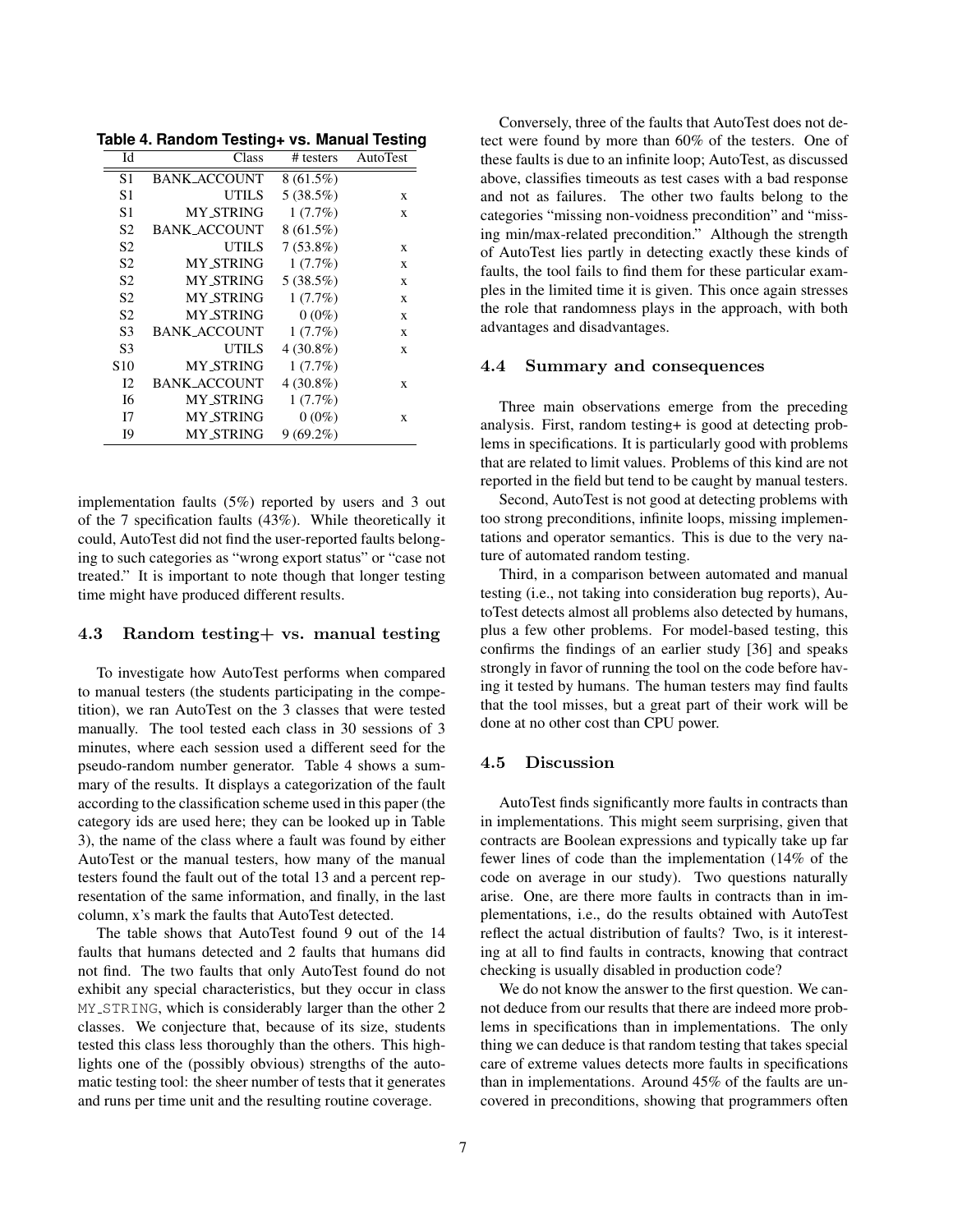fail to specify correctly the range of inputs or conditions on the state of the input accepted by routines.

It is also important to point out that a significant proportion of specification errors are due to void-related issues, which are scheduled to go away as the new versions of Eiffel, starting with 6.2 (Spring 2008), implement the "attached type" mechanism [31] which removes the problem by making non-voidness part of the type system and catches violations at compile time rather than run time.

As to the question of whether it is useful or interesting to detect and analyze faults in contracts, one must keep in mind that most often the same person writes both the contract and the body of a routine. A fault in the contract signals a mistake in this person's thinking just as a fault in the routine body does. Once the routine has been implemented, client programmers who want to use its functionality from other classes look at its contract to understand under what conditions the routine can be called (expressed by its precondition) and what the routine does (the postcondition expresses the effect of calling the routine on the state). Hence, if the routine's contract is incorrect, the routine will most likely be used incorrectly by its callers, which will produce a chain of faulty routines. The validity of the contract is thus as important as the correctness of the implementation.

The existence of contracts embedded in the software is a key assumption both for the proposed fault classification and for the automated testing strategy used. We do not consider this to be too strong an assumption because it has been shown [9] that programmers willingly use a language's integrated support for Design by Contract, if available.

The evaluation of the performance of random testing+ performed here always considers the faults that AutoTest finds over several runs, using different seeds for the pseudorandom number generator. In previous work [12] we have shown that random testing+ is predictable in the *number* of faults that it finds, but not in the *kind* of faults that it finds. Hence, in order to reliably assess the types of faults that random testing+ finds, it is necessary to sum up the results of different runs of the tool.

In addition to pointing out strengths and weaknesses of a certain testing strategy, a classification of repeatedly occurring faults based on the cause of the fault also brings insights into those mechanisms of the programming language that are particularly error-prone. For instance, faults due to wrong export status of creation procedures show that programmers do not master the property of the language that allows creation procedures to be exported both for object creation and for being used as normal routines.

#### 4.6 Threats to validity

The biggest threat to the generalization of the results presented here is the small size of the set of manually tested classes, of the analyzed user bug reports, and of the group of human testers participating in the study. In future work we intend to expand this study to larger and more diverse code bases. Nevertheless, we consider the results presented here to be a first major step in the direction of comparing random and manual testing and user bug reports by the type of faults they reveal.

As explained in §4.1, we only had access to bug reports submitted by users for the EiffelBase library. Naturally, these are not all the faults found in field use of the library, but only the ones that users took the time to report. It is interesting to note that for all but one of these reports the users set the priority to either "medium" or "high"; the severity, on the other hand, is "non-critical" for 7 of the reports and either "serious" or "critical" for the others. This suggests that even users who take the time to report faults only do so for faults that they consider important enough.

As we could not perform the study with professional testers, we used bachelor and master students of Computer Science who were motivated with the prices of the competition to find as many faults as possible. In a questionnaire they filled in after the competition, 4 of the students declared themselves to be proficient programmers and 9 estimated they had "basic programming experience." 7 of them stated that they had worked on software projects with more than 10,000 lines of code and the others had only worked on smaller projects. Furthermore, as mentioned in §4.1, two of the classes under test given to the students were written by one of the authors, who also introduced the faults in them. These faults were meant to be representative of actual faults occurring in real software, so they were created as instances of various categories described in §3, but naturally the fact that they were seeded in code written by one of the authors introduces a bias in the results. All these aspects limit the generality of our conclusions.

A further threat to the generalization of our results stems from the peculiarities of the random testing tool used. AutoTest implements one particular algorithm for random testing and the results described here would probably not be identical for other approaches to the random testing of OO programs (e.g., [13]). In particular, we make use of extreme values to initialize the object pool (§2). While void objects are rather likely to occur in practice, extreme integer values are not. In other words, as mentioned earlier, the approach is not entirely "random."

As noted, compile-time removal of void-related errors will affect the results, for Eiffel and other languages that have the equivalent of an "attached type" mechanism (for instance Spec# [4]).

Another source of uncertainty is the assignment of defects to a classification. Finding a consistent assignment among several experts is difficult [25]. In our study, one person was assigned to this task. We hence believe that we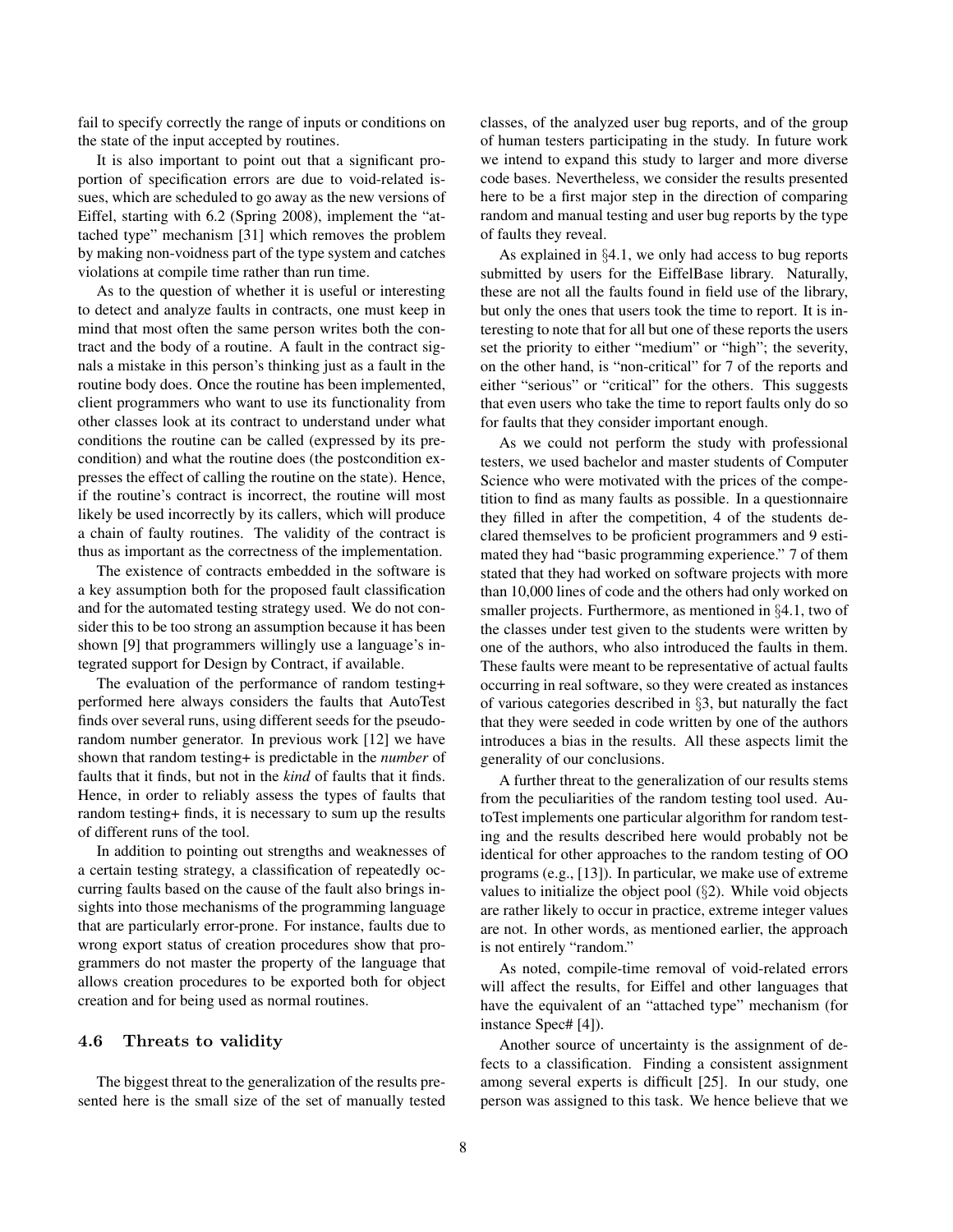have consistent results. Nevertheless, a similar experiment with a different person might exhibit different results.

Finally, the programming language used in the study, Eiffel, also influenced the results. As explained in §4.5, a few of the fault categories stem from the language mechanisms that are mis-used or that allow the fault to occur. This is to be expected in a classification of software faults based on the cause of the faults.

# 5 Related work

Many fault classification models have been proposed in the past  $[10, 1, 30, 21, 6, 35]$ . This includes the Orthogonal Defect Classification (ODC) [10] whose main point is to combine two different classifications, defect types and defect triggers. In a sense our classification is an ODC in itself but our classification of defect types is finer while the defect location is simpler than defect triggers. The IEEE classification [1] aims at building a framework for a complete characterization of the defect. It defines 79 hierarchically organized *types* that are sufficient to understand any defect. In our case using such categories would not have helped because they do not reflect the particular constructs of contract-enabled languages. Lutz [30] describes a safety checklist that defines categories of possible errors in safety-critical embedded systems. The classification probably most similar to ours is the one used by Basili et al. [5, 28, 39], organized in two dimensions: whether the fault is an omission or a commission fault, and to which of 6 possible types it belongs. Our classification takes into account specifications (contracts) and is more fine-grained.

Bug patterns (e.g., [2, 26]) are also related to our work. Allen [2] defined 14 types of defects in Java programs. Our approach has to cope with different constructs and thus defines categories adapted to Eiffel programs, taking into account contracts and multiple inheritance.

Several studies compare different testing strategies by evaluating their respective failure-triggering capabilities. Random tests have been compared to partition testing both theoretically and empirically [22, 38, 15, 23], and the effectiveness of model-based testing has been studied [36, 24, 7]. These studies do not take into consideration a classification of faults which, among other things, led us to conduct the experiment presented here.

Numerous other studies have compared structural and functional testing strategies as well as code reading (among others, [18, 5, 28, 39]). None of these studies compares manual testing to automated techniques. Our study compares random testing+ with manual testing and user bug reports; as far as we know, this is the first time that these three methods of identifying software faults are correlated. Like most of the earlier comparative studies, the results highlight the complementarity of different techniques.

## 6 Conclusions

One of the main goals of this work is to understand if different ways of detecting faults detect different kinds of faults. The question is of high practical importance: which testing strategy should be applied under which circumstances? A further motivation was the conjecture that a reason for the inconclusiveness of earlier comparative studies is that the number of detected faults alone is too strong an abstraction for comparing testing strategies.

More specifically, in this paper we examined the kind of faults that random testing+ finds, and the question whether and how these differ from faults found by human testers and by users of the software. The experiments presented here suggest that these three strategies for finding software faults have different strengths and applicability. None of them subsumes any other in terms of performance. Random testing+ with AutoTest has the advantage of being completely automatic. The experiments presented here as well as in earlier work [11, 12] show that the tool indeed finds a high number of faults in little time. Humans, however, find faults that AutoTest misses. This is shown both by the examined user bug reports and by asking testers to test some code on which AutoTest was run, and by subsequently comparing the results. This latter experiment also proved that AutoTest finds faults that testers miss. The conclusion is that random tests+ should be used alongside with manual tests. Given earlier results on comparing different QA strategies, this is not surprising, but we are not aware of any systematic studies that showed this for random testing. We discussed threats to generalizing these results in §4.6.

The results of research into randomly testing Eiffel programs can also be used for investigating the benefits of using contracts and how contracts can be improved, possibly based on specification patterns. Future work in this direction will require performing more experiments of the kind presented in this paper, adjusting the classification, and comparing concrete testing strategies such as partitionbased testing or testing based on usage profiles rather than the – admittedly underspecified – "manual testing strategy."

Our analysis is based on a classification of faults that is not specific to one particular application domain. In terms of specification faults, it caters to typical problems with preand postconditions and invariants that are too weak, e.g., do not take into account extreme values, or are too strong. In terms of implementation faults, there are a few general problems such as missing cases or infinite loops, and some problems that relate to the idiosyncrasies of the Eiffel language. We do not claim that our classification is complete or the only possible one; it is the result of analyzing the faults that we encountered. We believe that this classification, or some variant of it, can be used for future experiments on comparing strategies for finding faults.